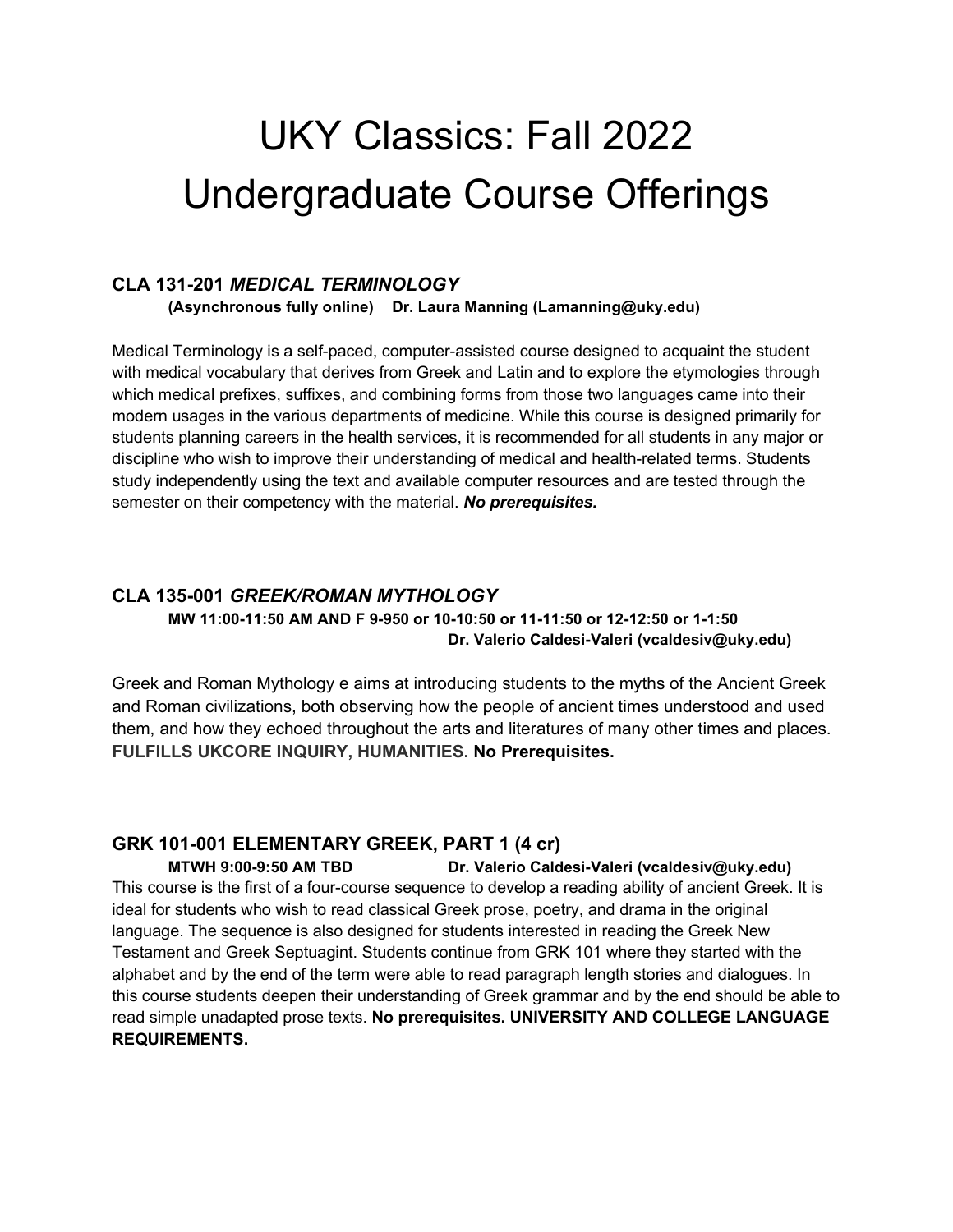### **GRK 201-001** *INTERMEDIATE GREEK***, PART 2 (4 cr) MTWH 1:00-1:50pm TBD Dr. James Brusuelas (James.Brusuelas@uky.edu)**

This course is the third of a four-course sequence to develop a reading ability of ancient Greek. It is ideal for students who wish to read classical Greek prose, poetry, and drama in the original language. The sequence is also designed for students interested in reading the Greek New Testament and Greek Septuagint. Students continue from GRK 101 where they started with the alphabet and by the end of the term were able to read paragraph length stories and dialogues. In this course students deepen their understanding of Greek grammar and by the end should be able to read simple unadapted prose texts. **GRK 102 or equivalent. UNIVERSITY AND COLLEGE LANGUAGE REQUIREMENTS.**

### **LAT 101** *ELEMENTARY LATIN, PART 1* **(4 cr)**

| -001 MTWH | 9:00-9:50am    |
|-----------|----------------|
| -002 MTWH | $2:00-2:50$ pm |
| -405 TH   | 6:00-7:40pm    |

This is the first in a four-semester sequence of courses whose purpose is to introduce students to the basic vocabulary, grammar, and conceptual features of the Latin Language. We will also pay attention to the civilization, literature, art, history, and political institutions created by the ancient Romans, viewed in the contexts of the ancient, medieval, and Renaissance cultures in which the Latin language flourished. *No prerequisites.* **UNIVERSITY AND COLLEGE FOREIGN LANGUAGE REQUIREMENTS.**

## **LAT 102** *ELEMENTARY LATIN, PART 2* **(4 cr) MTWR 11:00-11:50am TBA**

This is the second in a four-semester sequence of courses whose purpose is to introduce students to the basic vocabulary, grammar, and conceptual features of the Latin Language. We will also pay attention to the civilization, literature, art, history, and political institutions created by the ancient Romans, viewed in the contexts of the ancient, medieval, and Renaissance cultures in which the Latin language flourished. *Prerequisite: LAT 101 or equivalent.* **UNIVERSITY AND COLLEGE FOREIGN LANGUAGE REQUIREMENTS.**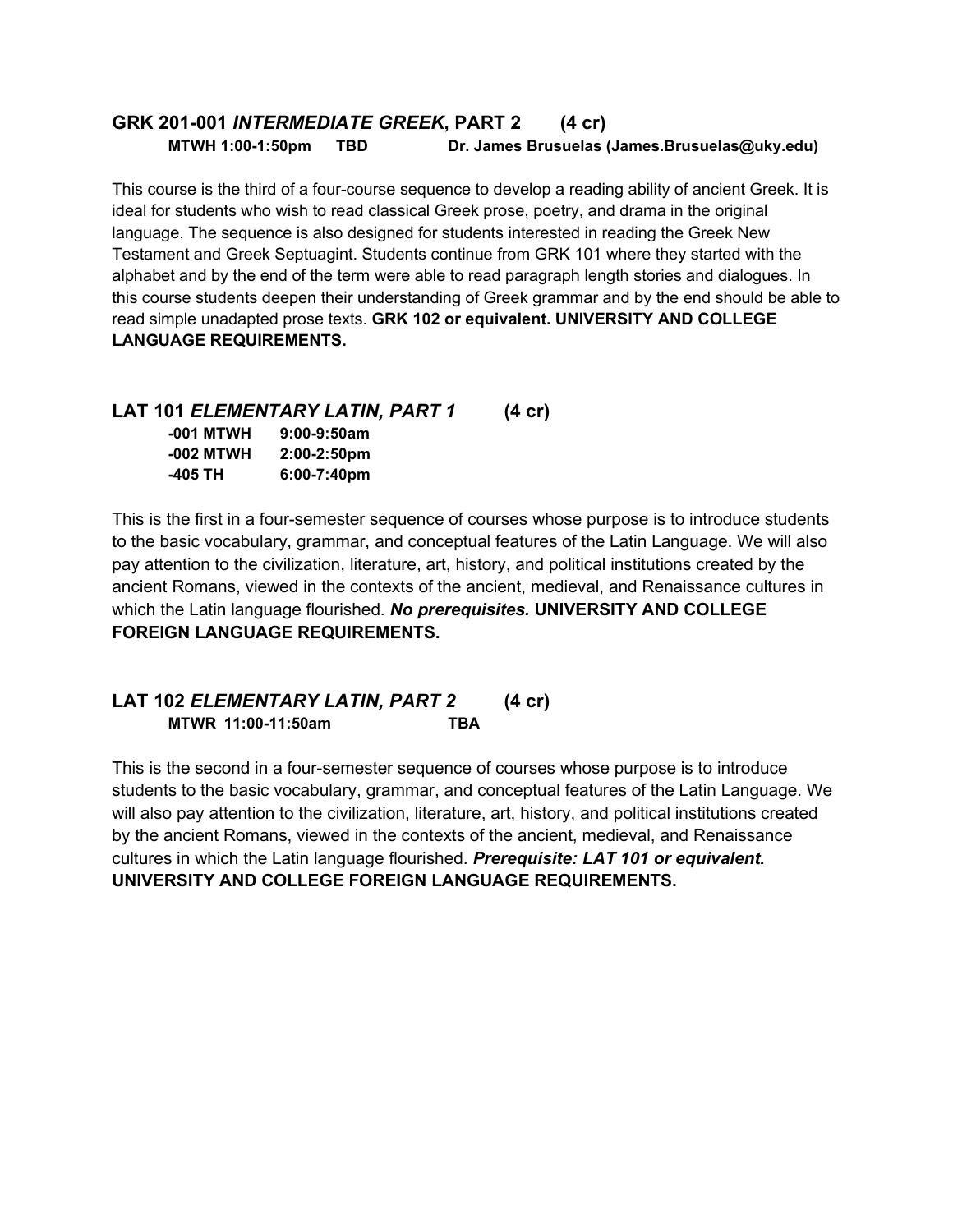## **LAT 201** *INTERMEDIATE LATIN, PART 1* **(4 cr) -002 MWF 11:00-11:50am TBD**

**-001 MWF 1:00-1:50pm Dr. Laura Manning (Lamanning@uky.edu)**

This is the third in a four-semester sequence of courses whose purpose is to introduce students to the basic vocabulary, grammar, and conceptual features of the Latin language. The course will be dedicated to reading masterpieces of Latin literature throughout the centuries and learning not only about the Latin language and literature, but also about their impact on every part of the Western civilization. *Prerequisite: LAT 102 or equivalent***. UNIVERSITY AND COLLEGE FOREIGN LANGUAGE REQUIREMENTS.**

## **LAT 202** *INTERMEDIATE LATIN, PART 2*

**MWF 9:00-9:50am Came Communist Communist Communist Communist Dr. Laura Manning (Lamanning @uky.edu)** 

This is the fourth in a four-semester sequence of courses whose purpose is to introduce students to the basic vocabulary, grammar, and conceptual features of the Latin Language. We will also pay attention to the civilization created by the ancient Romans, its literature, art, history, and political institutions, as well as to its impact on practically every part of the Western world. **Prerequisite: CLA 201 or equivalent. UNIVERSITY AND COLLEGE FOREIGN LANGUAGE REQUIREMENTS.**

## **CLA 301** *LATIN LITERATURE: Latin Prose Writers with an Emphasis on Tacitus* **TR 2:00-3:15 Dr. Jennifer Tunberg (jennifer.tunberg@uky.edu)**

In this course we shall read texts by Tacitus and, if time permits, by other prose writers. We shall examine the texts closely, paying particular attention to grammatical constructions, idiomatic vocabulary and the use of rhetorical devices. We shall also consider what the texts tell us about the circumstances in which they were written. **Prerequisite: CLA 202 or equivalent.**

## **CLA 331** *GENDER AND SEXUALITY IN ANTIQUITY* **MWF 10:00-10:50 Dr. Laura Manning (Lamanning@uky.edu)**

A survey of the construction of gender, sexuality, and their relation to and expression in the societies of ancient Greece and Rome. Gender roles, marriage, social problems concerning sex and virginity, and different ways of understanding sexuality and gender in historical contexts are examined through the study of ancient literature, art and the insights of contemporary scholarship. *No prerequisites.*